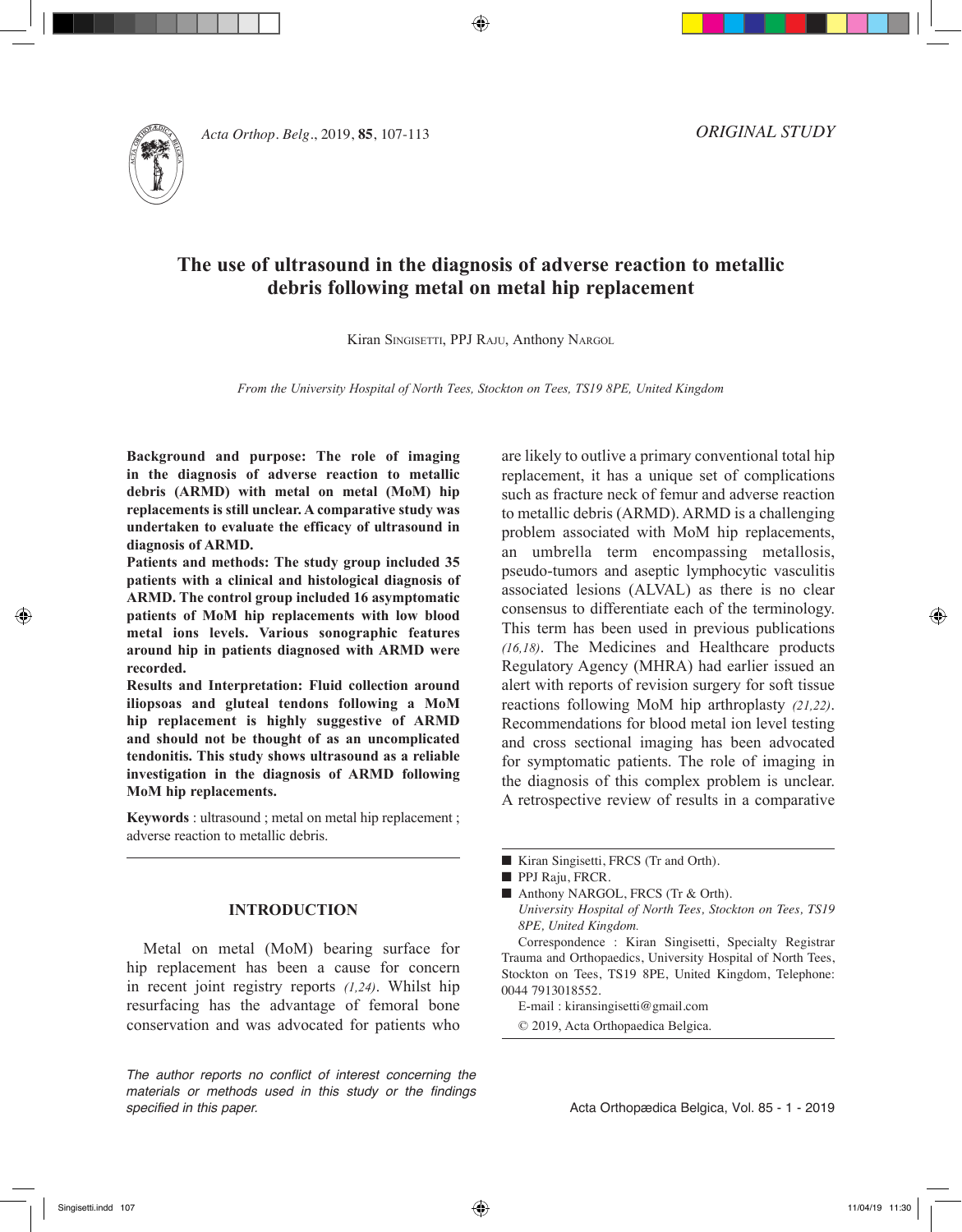study was undertaken to evaluate the efficacy of ultrasound in the diagnosis of ARMD.

## **PATIENTS AND METHODS**

The study group included 35 patients (26 female and 9 male) with a clinical and histological diagnosis of ARMD following a MoM hip arthroplasty. Mean age of the patients in the study group was 55.8 (range 40 -71) years. The control group included 16 asymptomatic patients (4 female and 10 male) with metal on metal hip replacements, who had low blood metal ions levels (Whole blood chromium and cobalt levels less than  $2 \mu g/L$ ). The mean age of the patients in the control group was 65.5 (range 32 – 80) years. The primary procedure was either a MoM hip resurfacing arthroplasty or resurfacing femoral head on a conventional femoral stem. The hip resurfacing prosthesis used in patients included in the study and control groups was the Articular Surface Replacement (ASR® DePuy International Ltd). The femoral component of the ASR (ASR XL form) was used in some patients with a stem (Corail or SROM® DePuy International Ltd) to articulate with the standard ASR resurfacing acetabular component. The bearing surfaces in both the above forms of hip replacement are therefore identical in terms of composition and manufacturing processes. The study and control groups have been drawn from a series of more than 500 ASR hips used at the senior authors centre from 2004 to 2009. This series of patients has been described previously in other studies. Only patients who had ultrasound evaluation have been included in the current study. All patients underwent the primary hip arthroplasty through a posterior hip approach by the senior author. All patients in the study (ARMD) group subsequently underwent a revision surgery to an alternative bearing surface and intra-operative tissue samples were sent for histological analysis. The histological features of ARMD in our series have been described in detail in previous studies *(16,18)*. In general, most of the tissues retrieved from ARMD patients exhibit two dominant, and often co-existent, cellular responses: histiocytic and lymphocytic.

All ultrasound procedures were reported by a musculoskeletal radiologist and the procedure was performed using a high frequency probe of 9-13 MHz (Sonoline Antares® Siemens). All ultrasound procedures were performed on the anterior and lateral aspects of the operated hip. No specific instructions of rest or exercise were given to the patients prior to having the ultrasound. Some of the patients in the later part of the series had ultrasound imaging on the posterior aspect along with the standard. Sonographic evidence of fluid collection around the hip was recorded and qualified by its site and characteristics (anechoic or echogenic). It is not possible to quantify the exact amount of fluid collection by an ultrasound procedure. Anechoic effusion is a dark looking area without internal echoes when compared to echogenic effusion which contain internal echoes or reflections. Iliopsoas and gluteal tendons along with associated bursae were also characterised with ultrasound imaging. Reflection of iliopsoas tendon was noted on ultrasound of the anterior aspect of hip at the level of acetabulum and traced till the neck of femur. Normal tendons would inherently have increased reflectivity. Abnormalities such as low or absence of tendon reflection found during the ultrasound procedures were recorded.

### **RESULTS**

### **Study Group**

All patients diagnosed with ARMD had abnormalities identified on ultrasound. Sonographic evidence of fluid inside the joint was noted in 30 patients (85.7 %) but fluid confined to the joint only was seen in 2 patients (5.7%) out of 35 procedures.

Sonographic evidence of significant fluid extravasation beyond the joint was seen in 33 patients (94.3 %). Amongst the patients with fluid extravasation beyond the joint, 32 and 30 patients had collections in the region of iliopsoas and trochanteric bursa respectively (Figure 1, 2). Echogenic reflections in fluid collection were noted in 31 out of 35 procedures (88.6 %).

Hypo-reflectivity of iliopsoas and gluteus tendons was seen in some patients with echogenic fluid collections around the hip. Absence of tendon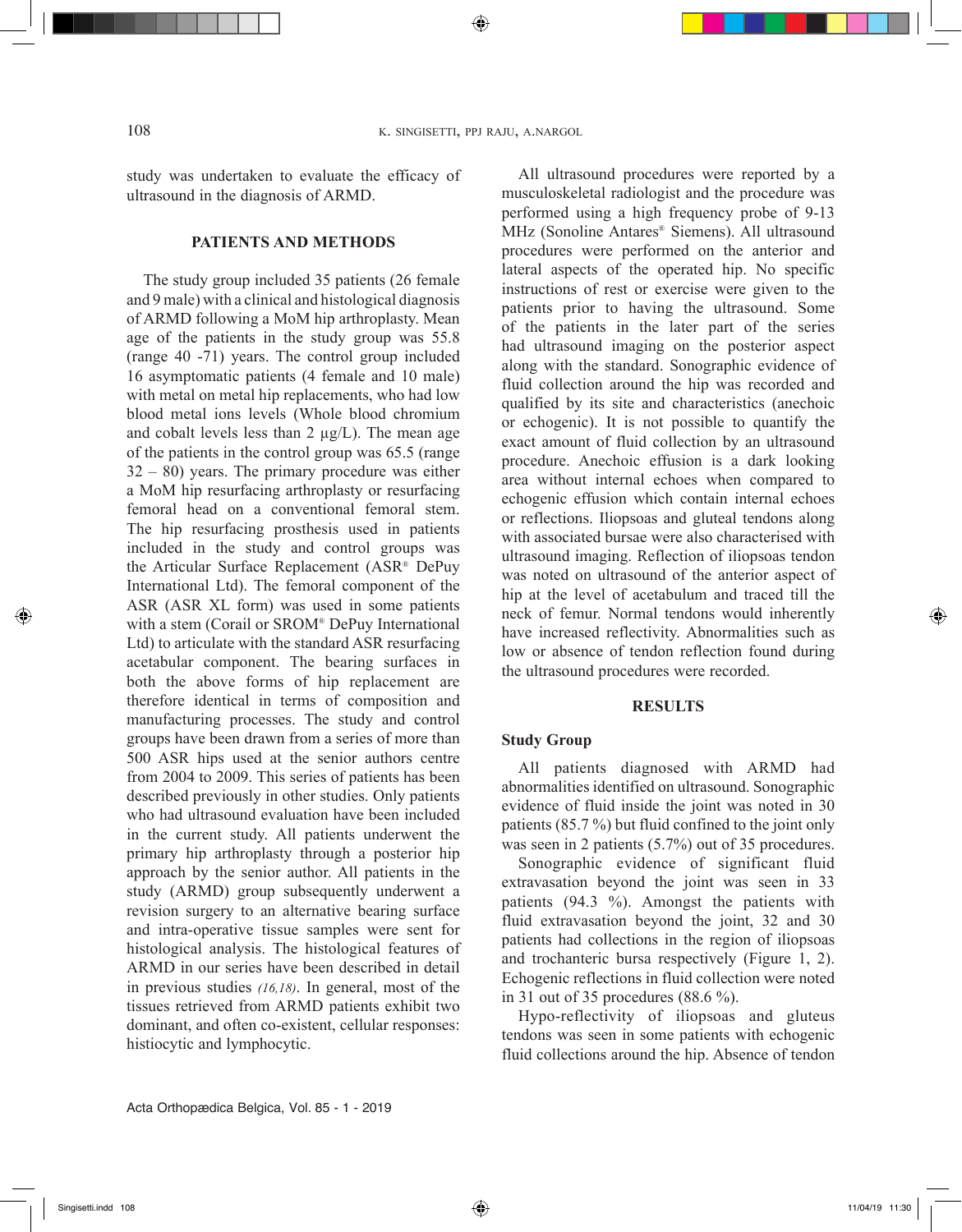⊕



*Fig. 1.*  $-$  (a, b): Ultrasound images for anterior aspect of hip showing fluid collection and hypo-reflectivity of iliopsoas tendon

reflection on ultrasound was seen in other patients and this may be because of damaged or ruptured tendons. Progression of such changes was noted in 5 patients, who had a repeat ultrasound within an interval of 3-6 months prior to the revision hip surgery. 1 patient had a progression from anechoic to echogenic joint effusion.

# **Control Group**

Only one patient out of 16 patients in the control group had a sonographic evidence of small anechoic effusion inside the joint (6.25 %). No patient in the control group had sonographic evidence of fluid extravasation beyond the joint.



*Fig. 2.*  $-$  (a, b): Ultrasound images for lateral aspect of hip showing fluid collection and hypo-reflectivity of gluteal tendons

The ultrasound findings in the study (ARMD) group were statistically significant (p value  $\leq 0.05$ ) when compared to the control group (Bar diagram in Figure 3). The sensitivity of the different ultrasound findings varied for the diagnosis of ARMD (Table I). The predictive values of individual ultrasound features were analysed (Table II, III and IV).

| Table I. — Sensitivity for different ultrasound findings |                   |  |
|----------------------------------------------------------|-------------------|--|
|                                                          | in ARMD diagnosis |  |

|                                      | Sensitivity |
|--------------------------------------|-------------|
| Fluid confined to the joint only     | $5.7\%$     |
| Fluid extravasation beyond the joint | $943\%$     |
| Echogenic reflections                | 88.6 %      |

Acta Orthopædica Belgica, Vol. 85 - 1 - 2019

◈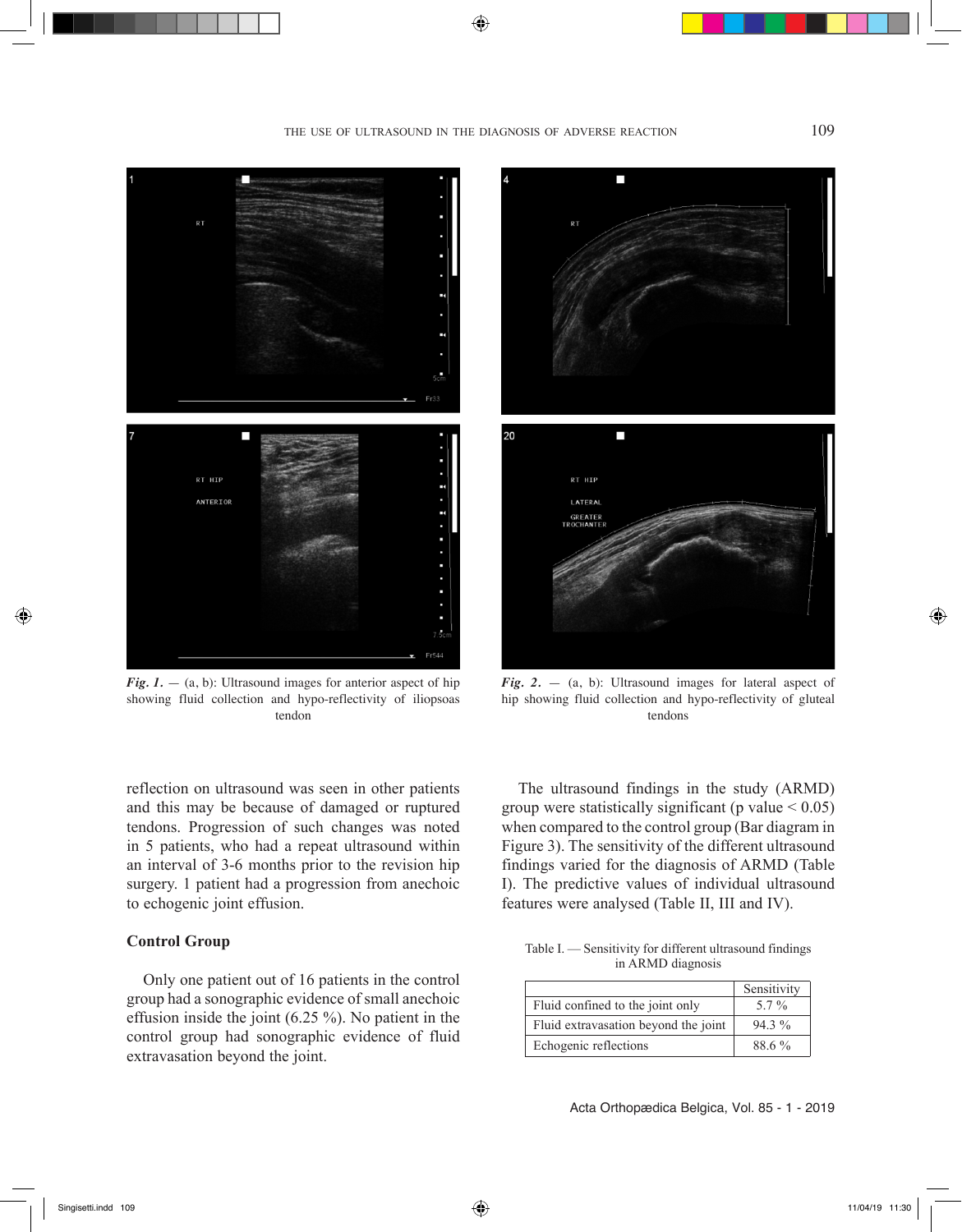### 110 K. SINGISETTI, PPJ RAJU, A.NARGOL

◈

Bar diagram showing comparison of ultrasound findings in ARMD (study) and control groups





Table II. — Predictive values for ultrasound evidence of fluid confined to the joint (or inside the joint only)

| Fluid confined to the joint                                        |          | <b>ARMD Diagnosis</b> |          |    |  |  |
|--------------------------------------------------------------------|----------|-----------------------|----------|----|--|--|
|                                                                    |          | Positive              | Negative |    |  |  |
| USG Hip                                                            | Positive | $\overline{2}$        | 1        | 3  |  |  |
|                                                                    | Negative | 33                    | 15       | 48 |  |  |
|                                                                    |          | 35                    | 16       | 51 |  |  |
| $=TP/(TP+FN) = 2/(2 + 33) = 5.7%$<br>Sensitivity                   |          |                       |          |    |  |  |
| $=TN/(FP+TN) = 15/(1+15) = 93.7%$<br>Specificity                   |          |                       |          |    |  |  |
| Positive Predictive Value = TP/(TP+FP) = $2/(2 + 1)$<br>$= 66.6 %$ |          |                       |          |    |  |  |

Negative Predictive Value = TN/(FN+TN) = 15/(33 + 15) = 31.25 %

### **DISCUSSION**

Metal ion levels following hip resurfacing has been related to the orientation, component size and the type of prosthesis *(3,8,17,19,28)*. Local and systemic effects of metal ions following hip arthroplasty has been discussed by several authors *(14)*. Willert et al described an immunological reaction in retrieved periprosthetic tissues with characteristic histological features of diffuse and

Acta Orthopædica Belgica, Vol. 85 - 1 - 2019

USG Hip Negative  $\overline{1}$  $\overline{16}$  $\overline{35}$  $\overline{16}$  $= TP/(TP+FN) = 33/(33 + 2) = 94.3$  % Sensitivity Specificity  $= TN/(FP+TN) = 16/(0 + 16) = 100 %$ Positive Predictive Value = TP/(TP+FP)  $= 33/(33 + 0) = 100 %$ Negative Predictive Value = TN/(FN+TN) =  $16/(2 + 16) = 88.8$  %

Fluid extravasation beyond the

 $i$ oint

Positive



Table III. — Predictive values for ultrasound evidence of fluid extravasation beyond the joint

**Positive** 

 $\overline{33}$ 

ARMD Diagnosis

Negative

 $\overline{0}$ 

 $\frac{1}{33}$ 

 $\overline{18}$ 

 $\overline{51}$ 

| <b>Echogenic reflections</b>                                  |          | <b>ARMD Diagnosis</b>                                         |          |    |  |
|---------------------------------------------------------------|----------|---------------------------------------------------------------|----------|----|--|
|                                                               |          | Positive                                                      | Negative |    |  |
| USG Hip                                                       | Positive | 31                                                            | 0        | 31 |  |
|                                                               | Negative | 4                                                             | 16       | 20 |  |
|                                                               |          | 35                                                            | 16       | 51 |  |
| $= TP/(TP+FN) = 31/(31 + 4) = 88.6$ %<br>Sensitivity          |          |                                                               |          |    |  |
| $= TN/(FP+TN) = 16/(0 + 16) = 100 %$<br>Specificity           |          |                                                               |          |    |  |
|                                                               |          | Positive Predictive Value = $TP/(TP+FP)$ = 31/(31 +0) = 100 % |          |    |  |
| Negative Predictive Value = TN/(FN+TN) = $16/(4 + 16) = 80\%$ |          |                                                               |          |    |  |

perivascular infiltrates of T and B lymphocytes and plasma cells *(31)*. This feature of of aseptic lymphocytic vasculitis associated lesions (ALVAL) was suggested as a possible cause of failure in MoM hip replacements *(5,7)*. Hart et al have shown the relationship of circulating metal ions to the variation in lymphocyte counts following MoM hip replacements *(13)*.'Pseudotumor' is a term used to describe the soft tissue mass in patients presenting with varied problems following hip resurfacing

◈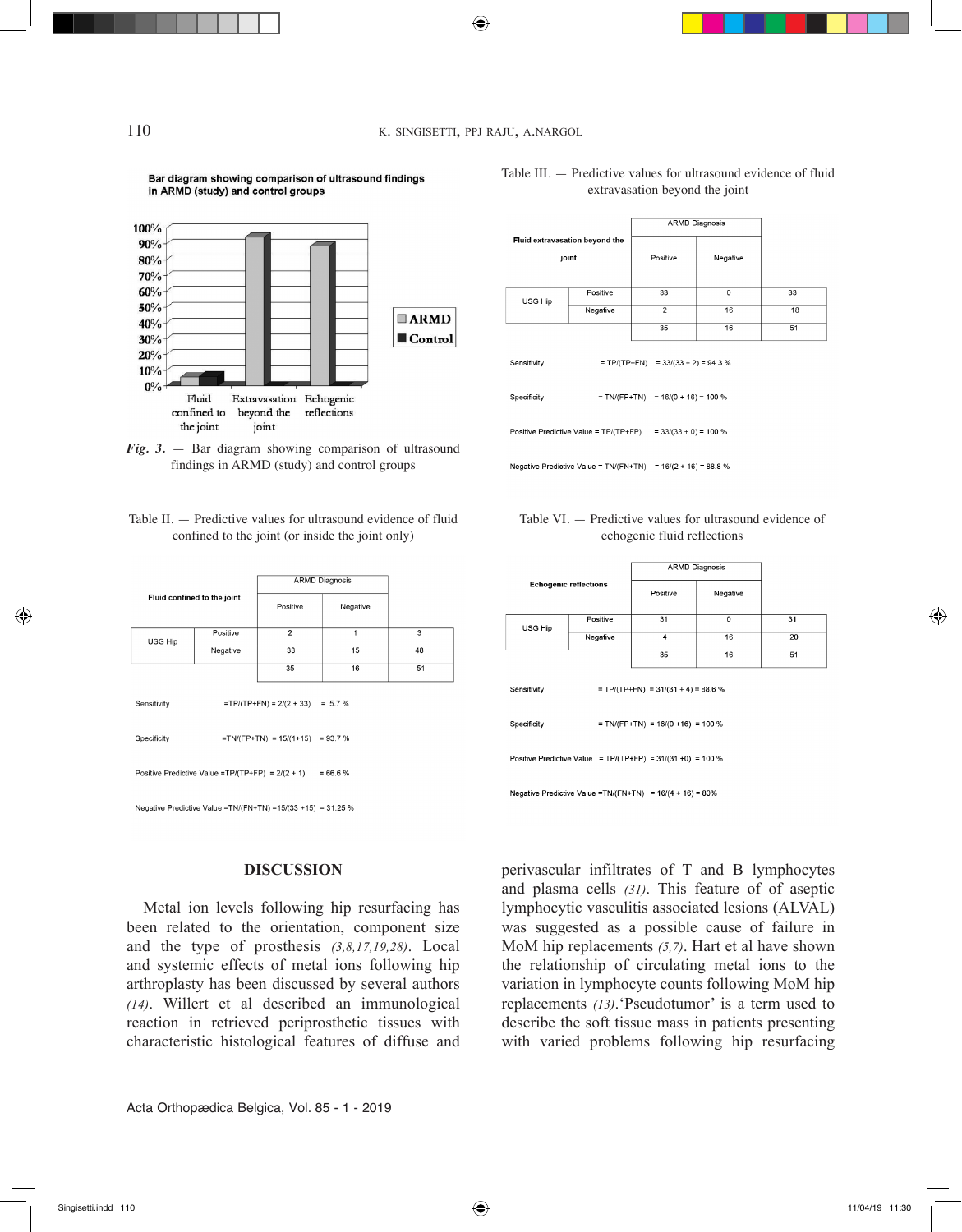*(10,25)*. Increased wear with MoM articulation is described as a cause of pseudotumors and early failure of MoM hip replacements *(4,15)*. The outcome for revision surgery following pseudotumor formation is considered poor when compared to that of revision of resurfacing for other causes *(11)*. There has been considerable debate amongst orthopaedic surgeons and anxiety amongst general practioners about the need for early diagnosis of ARMD. Several hip surgeons have come up with recommendations for blood metal ion level testing and cross sectional imaging in symptomatic patients with MoM hip replacements *(9,29)*. This is similar to the recommendations suggested later by MHRA *(21,22)*. Ultrasound has been suggested as 'probably the best initial investigation if a pseudotumor is suspected' *(25)*. MRI, CT and arthrography are other forms of imaging used for investigation of this problem. Hart et al have described a protocol to evaluate painful MoM hip with the use of metal artifact reduction MRI, three dimensional CT measurements of the component position and metal ion analysis *(12)*. Metal artifact reduction sequence magnetic resonance imaging (MARS - MRI) requires special software and has logistical implications for routine use in evaluating painful MoM. Several case reports have described the varied presentation and different imaging used for diagnosis of soft tissue mass formation in MoM hips *(2,6,23,30)*.

Ultrasound is an inexpensive, non-invasive and dynamic investigation and has been shown to be reliable in diagnosis of ARMD. Ultrasound has no risk of radiation unlike other forms of imaging such as CT scan which involves ionising radiation. Ultrasound imaging is operator dependent and requires considerable experience for the appropriate interpretation. Ultrasound has been previously used for investigation of painful conventional hip replacements *(26,27)*. Its role in evaluating painful MoM hip replacements is still evolving. Our study shows the high sensitivity for fluid extravasation beyond the joint in diagnosis of ARMD following metal on metal hip arthroplasty. Fluid collection around iliopsoas and gluteal tendons is highly suggestive of ARMD and should not be thought of as an uncomplicated tendonitis.

Diminished reflection of tendons seen in patients with ARMD could be a nonspecific finding because a similar appearance can be seen in an uncomplicated tendonitis. But this was a consistent ultrasound finding in the study group and would be a useful feature for diagnosis of ARMD when combined with other sonographic findings.

Recent MHRA alerts discuss the need for follow up and evaluation of patients with painful MoM hip replacements *(21,22)*. Persisting groin pain following a MoM hip replacement can be due to several causes. A detailed clinical examination and investigations are required to evaluate the cause of such pain. Ultrasound findings in our series may not be specific to ARMD but when combined with clinical findings, was found to be an extremely useful investigation. Other causes of swelling and pain such as infection following any form of total hip replacement should be excluded before a diagnosis of ARMD is contemplated. Plain radiographs have been used as a cost effective tool to determine component orientation but some authors would prefer a CT measurement to evaluate component position *(12,20)*. We feel that a CT scan would be also useful for evaluating osteolysis, particularly in patients with metallosis.

There are some limitations to our study considering the small number of patients involved in the control and study groups. The control group is smaller than the study group. Whilst our study showed high sensitivity and specificity for various ultrasound findings in diagnosis of ARMD, it would be difficult to generalize the reliability of ultrasound characteristics as this is very much operator dependent. The surgical approach and technique could have some implication on the ultrasound features of fluid distribution and tendon reflection. These issues should have minimal effect on our results because all patients in the study and control groups had similar MoM bearing hip replacement performed by a single surgeon (senior author) through a standard posterior approach. Although the radiologist was not prior informed whether the patient was in the study or control groups, it was not possible for a fully blinded study as he would be aware of some patient symptoms such as pain. We also recognize that this study does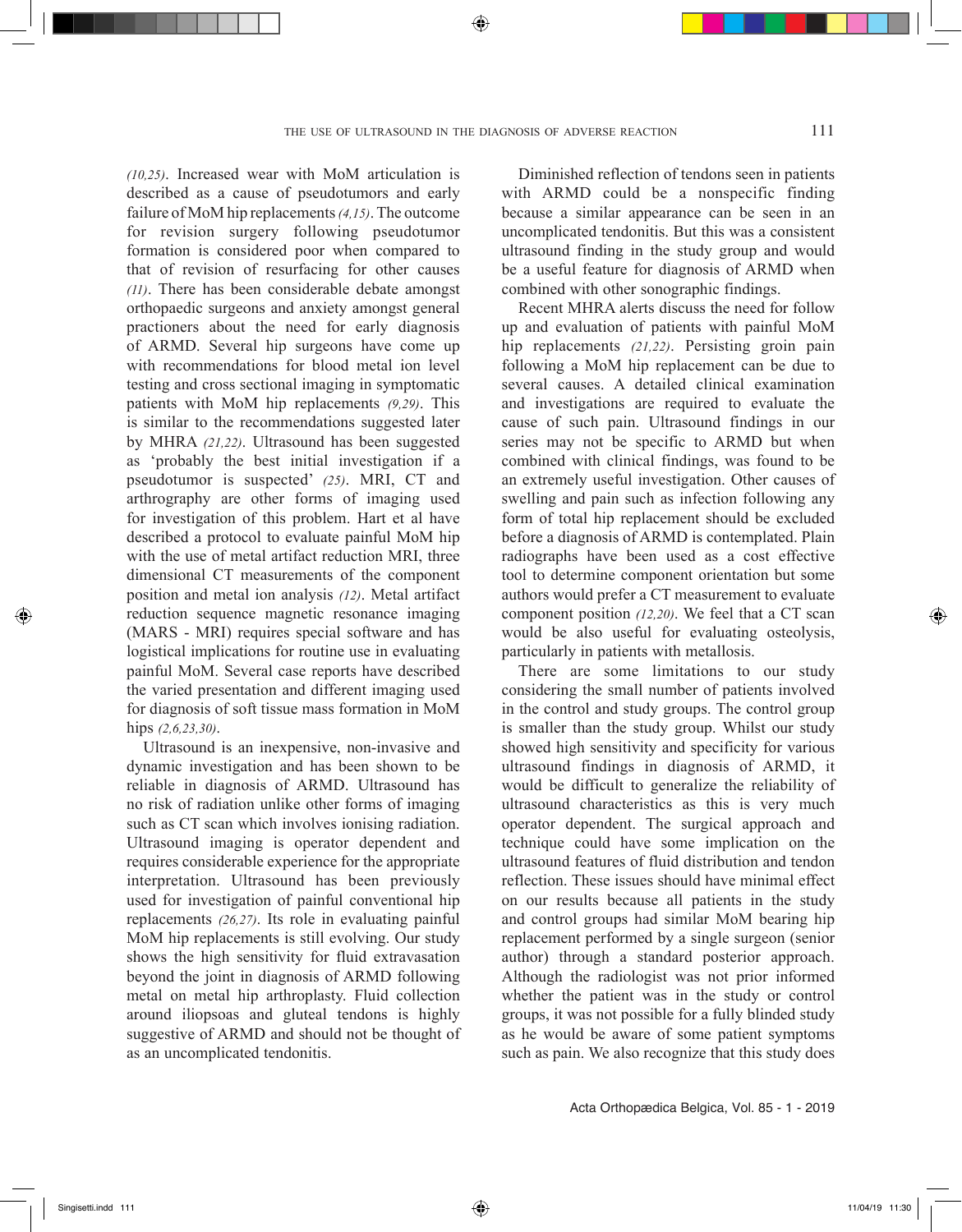112 K. SINGISETTI, PPJ RAJU, A.NARGOL

⊕

not describe the ultrasound characteristics of non-ARMD diagnosis of painful MoM hips.

Use of ultrasound in evaluating painful MoM hips has considerable implications with the feasibility of using it as a screening investigation when compared to the cost involved in using MRI for the same. We recommend a standard protocol for ultrasound and repeat examination in cases of equivocal initial imaging for evaluating symptomatic patients with MoM hip arthroplasty. We have seen a progression of findings on ultrasound imaging in some patients, who had equivocal findings on initial examination. An experienced musculoskeletal radiologist would be an asset to interpret the ultrasound images in ARMD. Further studies, perhaps a randomised study comparing ultrasound to other forms of crosssectional imaging like MRI may be useful in future.

#### *Acknowledgments:*

We acknowledge the advice and support of Mr. Praveen Mereddy and Mr. David Langton.

### **REFERENCES**

- **1. Australian Orthopaedic Association National Joint Replacement Registry.** 2014 Annual report. http://www. njrcentre.org.uk/njrcentreReports,PublicationsandMinutes/ Annualreports/tabid/86/Default.aspx
- **2. Boardman DR, Middleton FR, Kavanagh TG.** Abenign psoas mass following metal-on-metal resurfacing of the hip. *J Bone Joint Surg Br.* 2006 ; 88 : 402.
- **3. Brodner W, Bitzan P, Meisinger V** *et al.* Serum cobalt levels after metal-on-metal total hip arthroplasty. *J Bone Joint Surg* [Am] 2003 ; 85 : 2168.
- **4. Campbell P, Ebramzadeh E, Nelson S, Takamura K, De Smet K, Amstutz HC.** Histological Features of Pseudotumor-like Tissues From Metal-on-Metal Hips. *Clin Orthop Relat Res.* 2010. [Epub ahead of print]
- **5. Campbell P, Shimmin A, Walter L, Solomon M.** Metal sensitivity as a cause of groin pain in metal-on-metal hip resurfacing. *J Arthroplasty.* 2008;23:1080. Epub 2008 Mar 14.
- **6. Clayton RA, Beggs I, Salter DM, Grant MH, Patton JT, Porter DE.** Inflammatory pseudotumor associated with femoral nerve palsy following metal-on-metal resurfacing of the hip. A case report. *J Bone Joint Surg Am.* 2008 ; 90 : 1988.
- **7. Davies AP, Willert HG, Campbell PA, Learmonth ID, Case CP.** An unusual lymphocytic perivascular infiltration in tissues around contemporary metal-on-metal joint replacements. *J Bone Joint Surg Am.* 2005 ; 87 : 18.
- **8. De Haan R, Pattyn C, Gill HS** *et al.* Correlation between inclination of the acetabular component and metal ion

Acta Orthopædica Belgica, Vol. 85 - 1 - 2019

levels in metal-on-metal hip resurfacing replacement. *J Bone Joint Surg* [Br] 2008 ; 90 : 1291.

- **9. De Smet K, Campbell PA, Gill HS.** Metal-on-metal hip resurfacing: a consensus from the Advanced Hip Resurfacing Course, Ghent, June 2009. *J Bone Joint Surg Br.* 2010 ; 92 : 335.
- **10. Glyn-Jones S, Pandit H, Kwon YM** *et al.* Risk factors for inflammatory pseudotumour formation following hip resurfacing. *J Bone Joint Surg* [Br] 2009 ; 91 : 1566.
- **11. Grammatopoulos G, Pandit H, Kwon YM** *et al.* Hip resurfacings revised for inflammatory pseudotumour have a poor outcome. *J Bone Joint Surg* [Br] 2009 ; 91-B : 1019.
- **12. Hart AJ, Sabah S, Henckel J, Lewis A, Cobb J, Sampson B, Mitchell A, Skinner JA.** The painful metal-on-metal hip resurfacing. *J Bone Joint Surg Br.* 2009 ; 91 : 738.
- **13. Hart AJ, Skinner JA, Winship P,** *et al.* Circulating levels of cobalt and chromium from metal-on-metal hip replacement are associated with CD81 T-cell lymphopenia. *J Bone Joint Surg Br.* 2009 ; 91 : 835.
- **14. Jacobs JJ, Campbell PA, T Konttinen Y.** Implant Wear Symposium 2007 Biologic Work Group. How has the biologic reaction to wear particles changed with newer bearing surfaces? *J Am Acad Orthop Surg.* 2008 ; 16 Suppl 1 : S49.
- **15. Kwon YM, Glyn-Jones S, Simpson DJ, Kamali A, McLardy-Smith P, Gill HS, Murray DW.** Analysis of wear of retrieved metal-on-metal hip resurfacing implants revised due to pseudotumours. *J Bone Joint Surg Br.* 2010 ; 92 : 356.
- **16. Langton DJ, Jameson SS, Joyce TJ, Hallab NJ, Natu S, Nargol AV.** Early failure of metal-on-metal bearings in hip resurfacing and large-diameter total hip replacement: A consequence of excess wear. *J Bone Joint Surg Br.* 2010 ; 92 : 38.
- **17. Langton DJ, Jameson SS, Joyce TJ, Webb J, Nargol AVF.** The effect of component size and orientation on the concentrations of metal ions after resurfacing arthroplasty of the hip. *J Bone Joint Surg* [Br] 2008 ; 90 : 1143.
- **18. Langton DJ, Joyce TJ, Jameson SS** *et al.* Adverse reaction to metal debris following hip resurfacing: the influence of component type, orientation and volumetric wear. *J Bone Joint Surg Br.* 2011b ; 93 : 164.
- **19. Langton DJ, Sprowson AP, Joyce TJ** *et al.* Blood metal ion concentrations after hip resurfacing arthroplasty: a comparative study of articular surface replacement and Birmingham Hip Resurfacing arthroplasties. *J Bone Joint Surg Br.* 2009 ; 91 :1 287.
- **20. Langton DJ, Sprowson AP, Mahadeva D, Bhatnagar**  S, Holland JP, Nargol AV. Cup anteversion in hip resurfacing: validation of EBRA and the presentation of a simple clinical grading system. *J Arthroplasty.* 2010 ; 25 : 607. Epub 2009.
- **21. Medicines and Healthcare products Regulatory Agency (MHRA).** Medical device alert. All metal-on-metal (MoM) hip replacements (MDA/2010/33). www.mhra. gov.uk/Publications/Safetywarnings/MedicalDeviceAlerts/ CON079157
- **22. Medicines and Healthcare products Regulatory Agency (MHRA).** Medical Device Alert: DePuy ASR

⊕